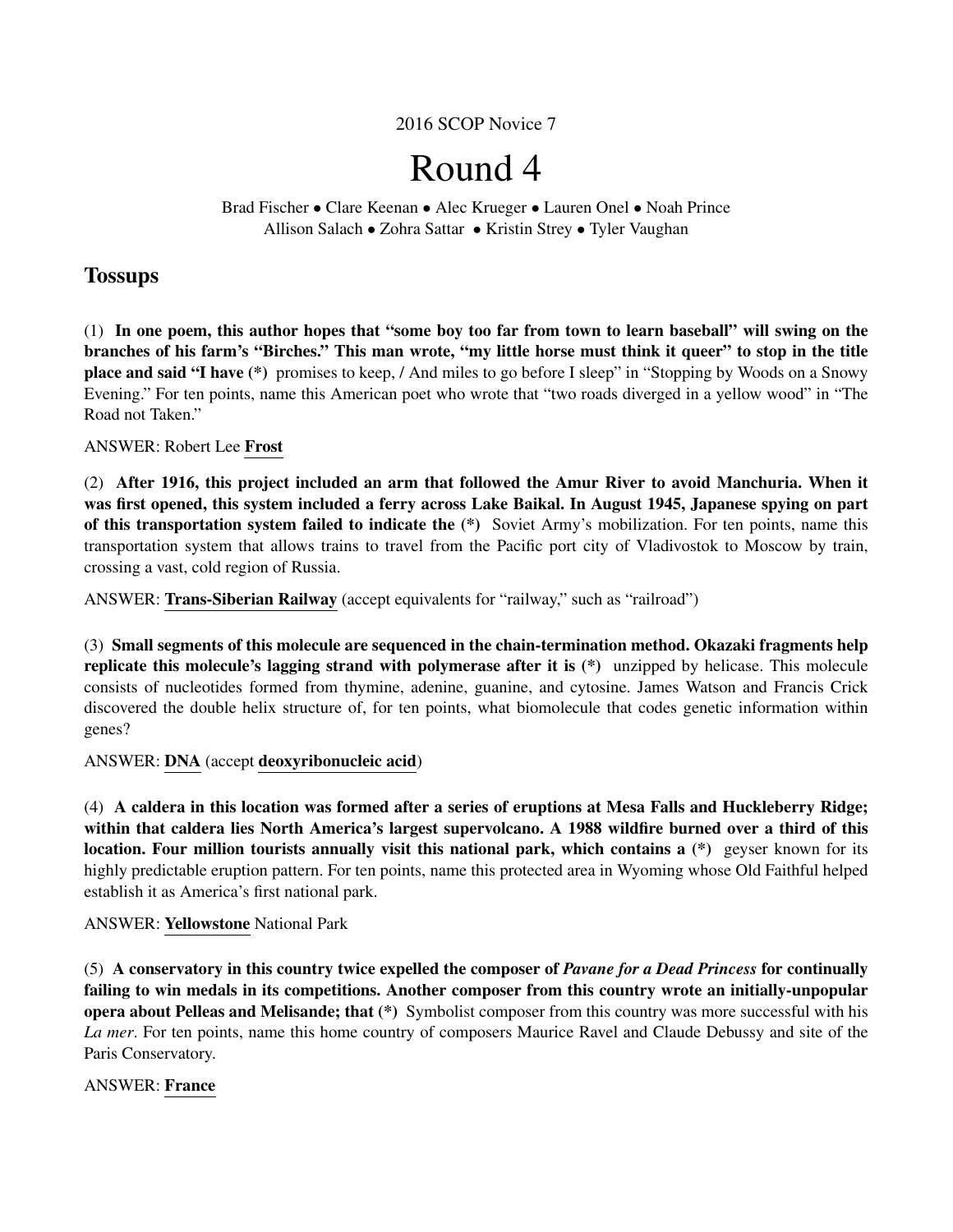(6) In 2010, experiments with an orbiting muon found a discrepancy in the radius of this object. A series of reactions named for two of these objects describes the fusion of hydrogen into helium. This particle is the heavier product of (\*) beta-minus decay, and they are made up of two up quarks and one down quark. The number of these particles in an atom gives the atomic number of its element. For ten points, name this particle that is found in the nucleus with neutrons.

#### ANSWER: proton

(7) An essay by Thomas De Quincey discusses "the Knocking at the Gate" in this play, arguing that hearing Lennox and a nobleman from Fife entering Inverness Castle ends a stupor caused by a murder. This play's title murderer becomes the (\*) Thane of Glamis and Cawdor, in accordance with a prophecy given by three witches to him and Banquo, and takes the throne after killing King Duncan. For ten points, name this "Scottish play" by William Shakespeare.

# ANSWER: The Tragedy of Macbeth

(8) This man wrote the decision to *Fletcher v Peck*, resolving the Yazoo land scandal. In 1803, this judge ruled that, even though John Adams erred in not delivering a commission, the (\*) Judiciary Act in question was unconstitutional, taking a landmark step in establishing the power of the Supreme Court. Judicial review was established in *Marbury v. Madison* by, for ten points, what longest-serving Chief Justice in the Supreme Court's history?

# ANSWER: John Marshall

(9) In the Brazilian release of this film, Boi Cha replaces Peter Moosebridge as a newscaster. In this film, ´ Manchas, a mob boss's limo driver, is attacked by a savage florist, and pastry chef Gideon Grey helps reveal (\*) Bellwether's plot, which uses "night howlers" to bring out the feral side of predators like fox Nick Wilde. For ten points, name this 2016 Disney film in which rabbit Officer Judy Hopps fights crime in the title animal city.

#### ANSWER: Zootopia (accept Zootropolis)

(10) In Sikhism, a Dastar protects this substance, which is called Kesh and tended with a Kangha, two of the Five K's. Payot are a variety of this substance worn in Orthodox Judaism, and some Muslims cover this substance with a (\*) hijab. Samson derived his strength from this substance, and became weak when Delilah cut it. For ten points, name this substance that grows out of human heads and faces.

#### ANSWER: human hair

(11) On January 1, 1946, the holder of this position issued the Humanity Declaration. In August 2016, the holder of this position suggested that, after two surgeries, his country's Parliament should amend the (\*) Imperial Household Act and allow him to retire. The holder of this position is, legendarily, a descendant of Amaterasu, though is no longer considered divine. For ten points, name this position held by Akihito since the 1989 death of his father, Hirohito.

#### ANSWER: Emperor of Japan (accept Tenno)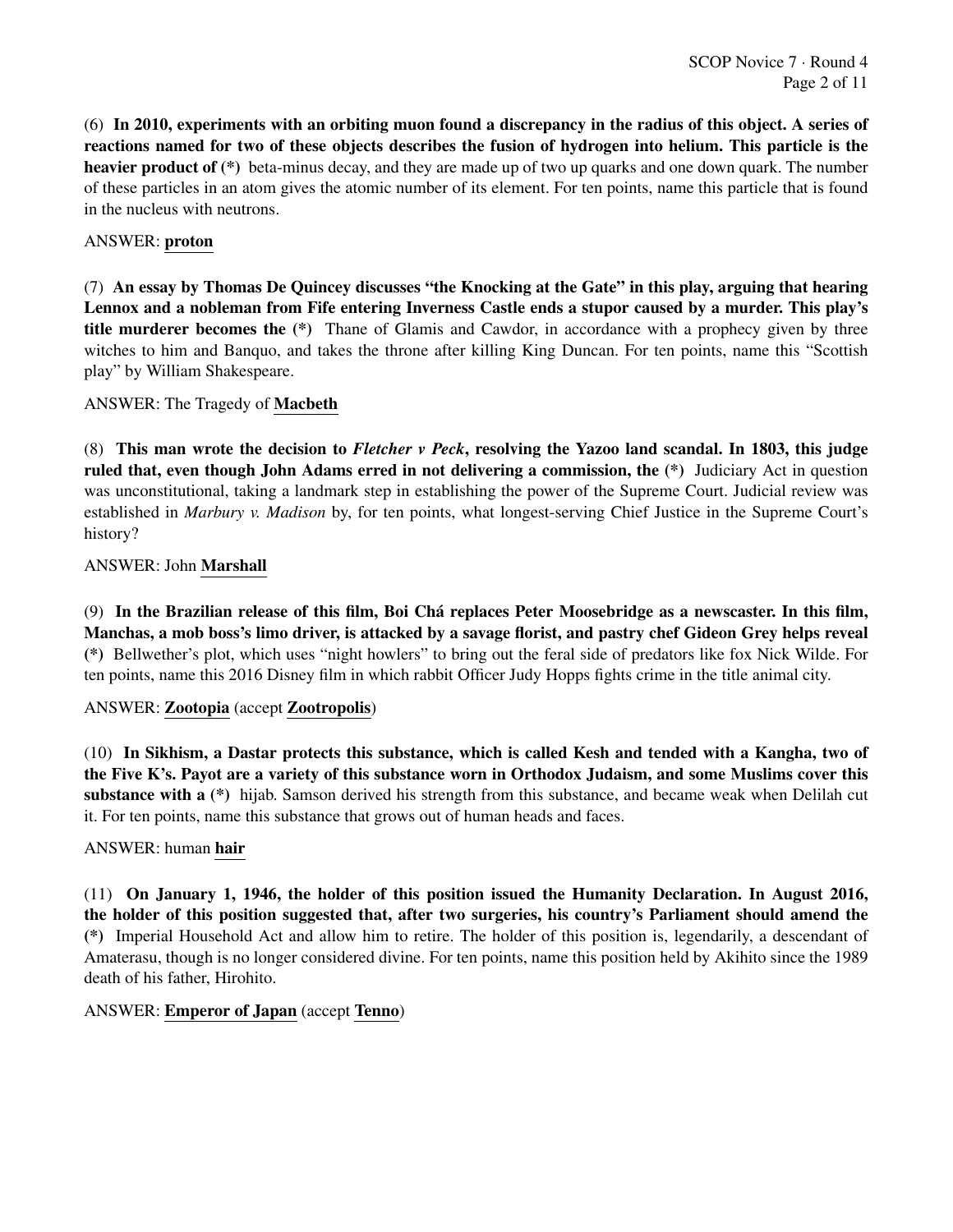(12) The *Janet* fleet shuttles between this location and McCarran International Airport. This location includes Homey Airport near Groom Lake, where Lockheed established "the Ranch" for engineers working on the U-2 within Nellis (\*) Air Force Range. In 2013, the CIA first acknowledged the existence of, for ten points, what Nevada facility where the US Air Force probably tests experimental aircraft and probably doesn't hold the alien remains from Roswell, New Mexico?

ANSWER: Area 51 (prompt on "Homey Airport," "Groom Lake," or "Nellis Air Force Range (or Base)" before they are read)

(13) The stochastic type of these objects describe the states of Markov chains. A popular method for solving systems of linear equations works one of these objects into reduced row-echelon form. If one of these objects is (\*) square, its trace is simply the sum of values along a diagonal, and it has an inverse if and only if its determinant is not 0. For ten points, name this mathematical term for a rectangular array of numbers, arranged in columns and rows.

ANSWER: matrix (accept matrices)

(14) Thomas Midgley developed a tetraethyl compound of this element that boosted octane rating and stopped engine knocking, much like ethanol; in the 1970s, the United States banned it as a (\*) fuel additive. Exposure to this element increases the risk of neurological problems, especially in children; a recent case of such exposure is ongoing in Flint, Michigan. For ten points, name this toxic element found in old paint and pipes, whose chemical symbol is Pb.

ANSWER: lead (accept Pb before it is read)

(15) At the beginning of this novel, the captain of the *Demeter* writes about the disappearance of the entire crew and seeing a large dog-like creature. Arthur Holmwood's marriage proposal wins out against those of Quincey Morris and Dr Seward, who all help kill (\*) Lucy Westenra in this novel. Jonathan Harker enlists the help of Abraham Van Helsing in this novel. For ten points, name this novel by Bram Stoker about a Transylvanian vampire.

# ANSWER: Dracula

(16) In one work by this artist, a boy wears a wreath of roses and sits on a stool holding a pipe. The five subjects of a painting by this man are modeled on Spanish prostitutes and African masks. *Boy With a Pipe* and *Les* (\*) *Demoiselles d'Avignon* [lay day-mwah-zells da-veen-YON] are by this artist, who painted a bull standing over a screaming mother in a painting that protests a Spanish Civil War bombing. For ten points, name this painter of *Guernica*, who helped found the Cubist movement.

#### ANSWER: Pablo Ruiz y Picasso

(17) Hermes took this child to Mount Nysa to be raised. This figure's followers were said to devour raw flesh, usually after tearing a bull apart with their bare hands. Pentheus was similarly torn apart by the maenads, this god's crazed female worshipers. This god's mortal mother, (\*) Semele, died of seeing the full glory of Zeus, who then sewed this god into his thigh. For ten points, name this "twice-born" Greek god of theater, fertility, and wine.

#### ANSWER: Dionysus (accept Bacchus)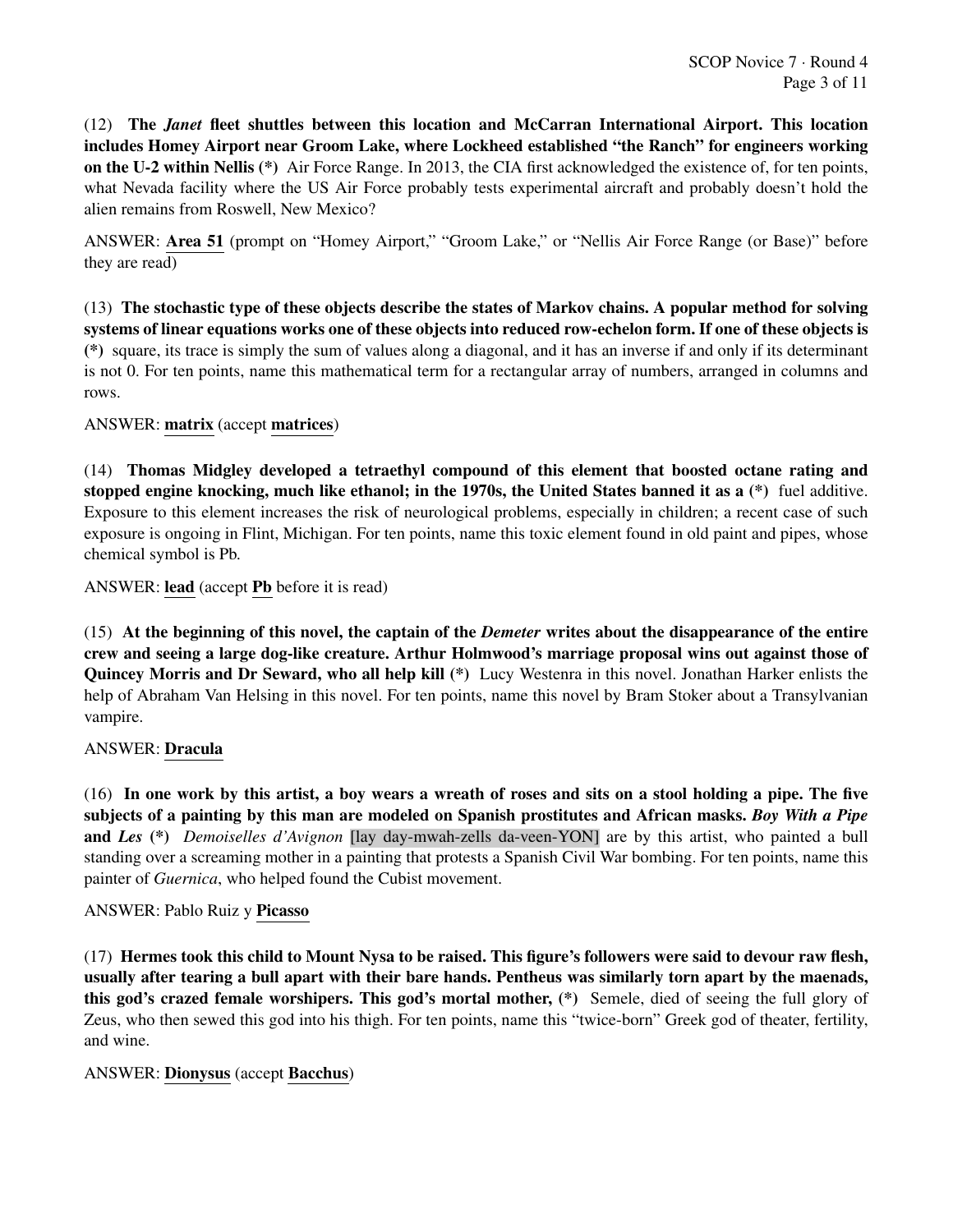(18) Livy described this leader's genius use of vinegar and fire to clear a mountain pass. This leader ended an invasion shortly after the head of his brother, Hasdrubal, was thrown into his camp. This man ravaged the Italian countryside for over a decade but was defeated at (\*) Zama by Scipio Africanus, ending the Second Punic War. For ten points, name this Carthaginian general who led a military force, including elephants, over the Alps.

# ANSWER: Hannibal Barca

(19) Cyclonic activity on this planet includes Oval BA, which formed from the merger of three small white storms in 2000. The solar-powered *Juno* probe began orbiting this planet in 2016. In 1994, Comet (\*) Shoemaker-Levy 9 collided with this planet, providing evidence for its role as the "vacuum cleaner" of the Solar System. A centuries-old storm called the "Great Red Spot" rages on, for ten points, what largest planet in the Solar System?

#### ANSWER: Jupiter

(20) In this work, a ship's crew is cursed after they kill cattle belonging to Helios in an effort to get past a whirlpool, and Laertes helps hold off suitors for a woman who repeatedly weaves and unravels a burial shroud. (\*) Penelope is reunited with her husband in this epic poem after he gets past Scylla, Charybdis, and sirens to return to Ithaca. For ten points, name this epic poem by Homer in which a namesake king returns home after the Trojan War.

ANSWER: The Odyssey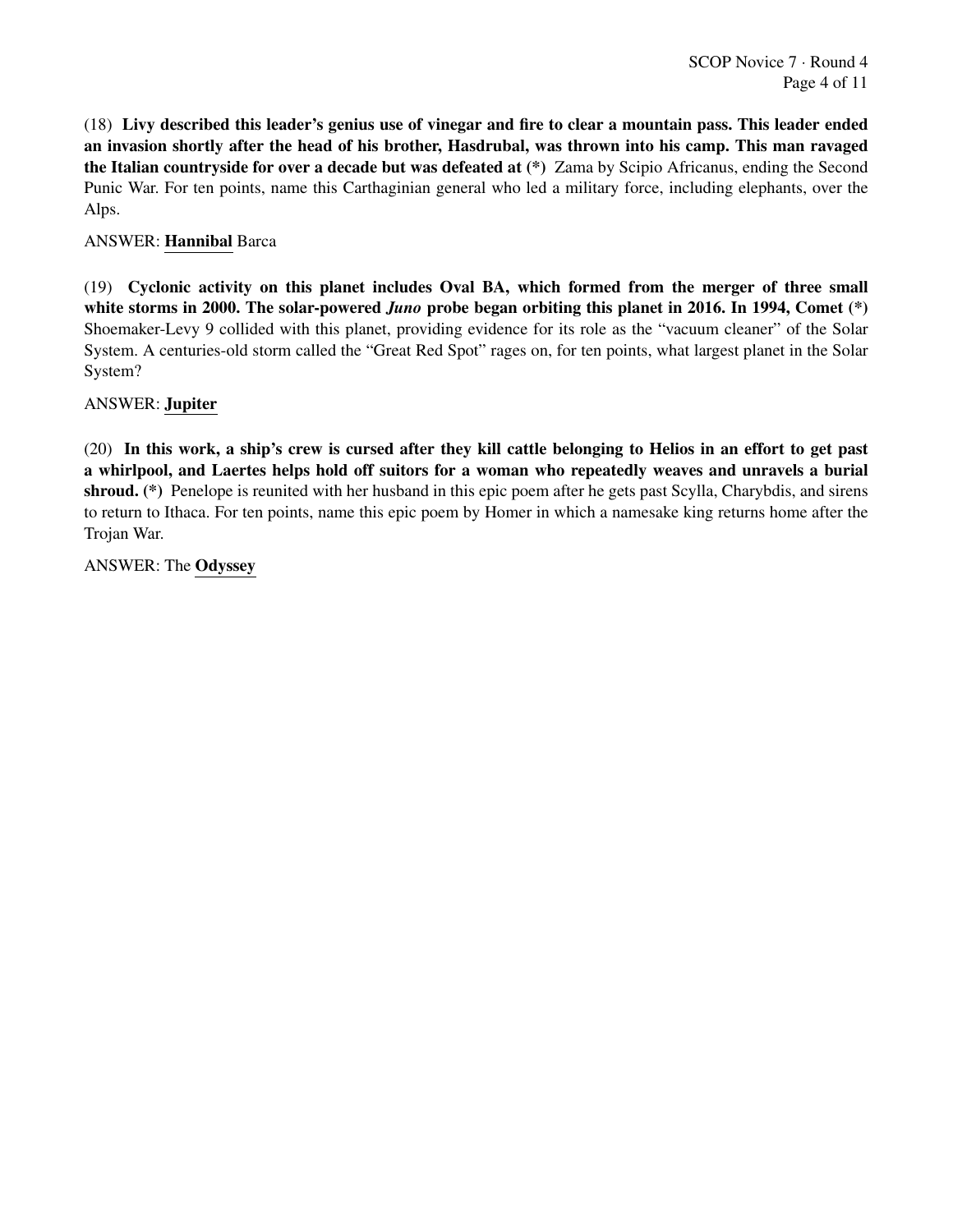# Bonuses

(1) Historians have been largely prevented from studying whether this event took place over 25,000 *li*, as traditionally claimed, or whether that figure is exaggerated for propaganda purposes. For ten points each,

Name this year-long retreat of the Red Army as they were chased by Kuomintang forces through China.

# ANSWER: Long March (accept Chángzhēng or Coèng zing)

This man's leadership during the Long March began his ascent to leadership of the Red Army and, eventually, mainland China, which he ruled as Chairman until 1976.

# ANSWER: Mao Zedong

Specifically, Mao was Chairman of this political party, which rules China. Under Mao, this party controlled a planned economy, which has since been replaced by a socialist market economy.

# ANSWER: Communist Party of China

(2) For ten points each, answer the following about elements in the liquid phase.

This toxic metal element with symbol Hg is, like bromine, a liquid at room temperature.

#### ANSWER: mercury

This metal is a solid at room temperature but melts at just over 85 degrees; that is, it will melt in your hand.

# ANSWER: gallium (accept Ga)

When this gas is chilled to almost -300 degrees Fahrenheit, it becomes a pale blue liquid. It was used with liquid hydrogen as fuel for the Atlas rockets.

# ANSWER: oxygen (accept O)

(3) This novel's title character earns his moniker while imprisoned in the Chateau d'If [sha-toh-DEEF]. For ten points each,

Name this novel in which Edmond Dantes uses a false identity to get revenge after he is framed as a Bonapartist and his fiancée, Mercédès, marries Fernand Mondego.

#### ANSWER: The Count of Monte Cristo (accept Le Comte de Monte-Cristo)

*The Count of Monte Cristo* is by this Haitian-French author of *The Three Musketeers*.

ANSWER: Alexandre Dumas, père (accept Alexandre Dumas, Sr; accept Dumas Davy de la Pailleterie)

This character in *The Count of Monte Cristo* befriends Edmond during his imprisonment in the Chateau d'If. After this character dies, Edmond takes the place of his corpse to escape the prison.

#### ANSWER: Abbé Faria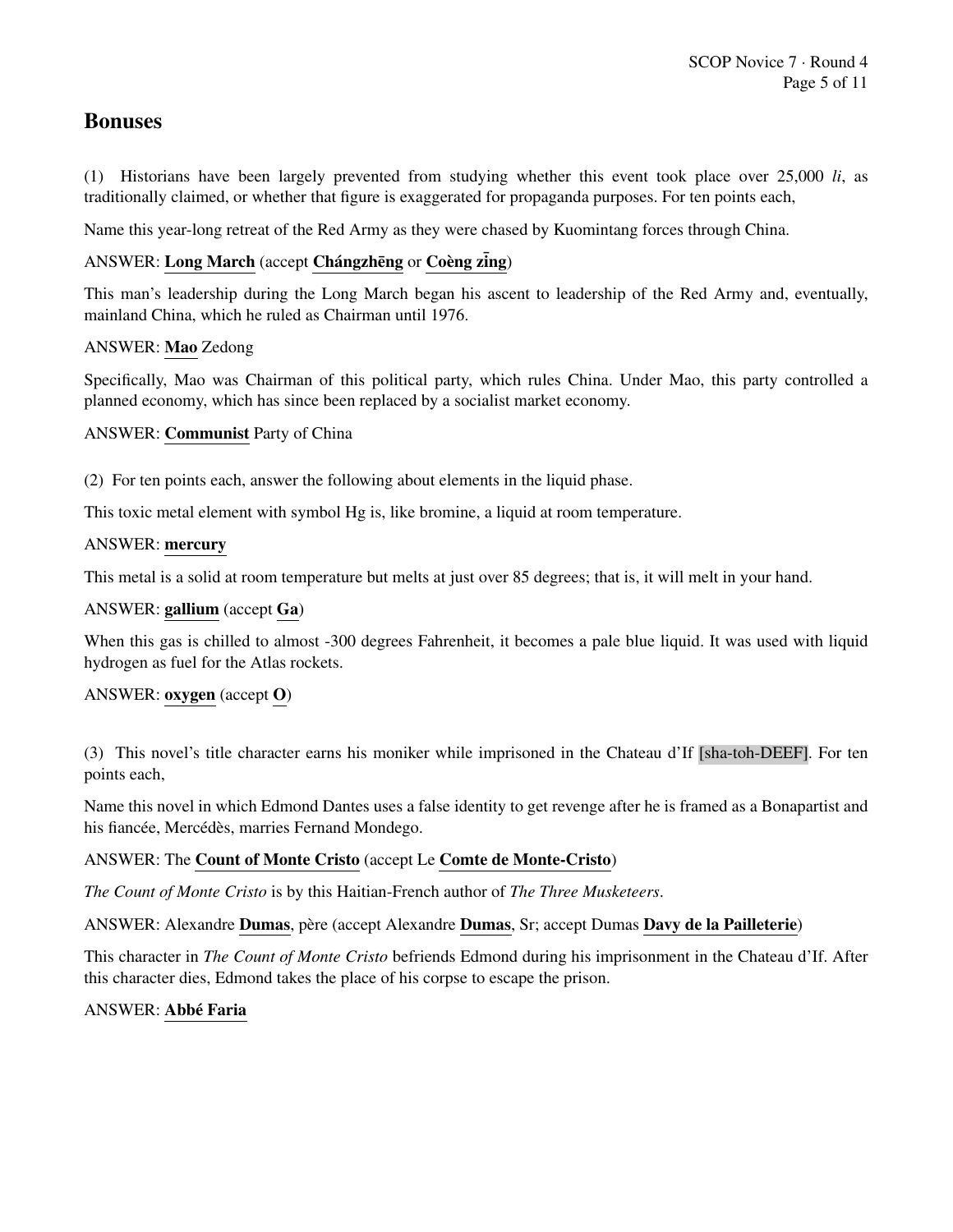(4) This song's lyrics were partially written by random chance, and was inspired by the *I Ching* [ee ching]. For ten points each,

Name this 1968 song by George Harrison that protests "i don't know how someone controlled you / they bought and sold you" and declares "I look at you all, see the love there that's sleeping."

# ANSWER: While My Guitar Gently Weeps

"While My Guitar Gently Weeps" appears on the *White Album* by this band, alongside songs by John Lennon, Paul McCartney, and Ringo Starr.

#### ANSWER: The Beatles

Regina Spektor performed a cover of "While My Guitar Gently Weeps" for the soundtrack of this 2016 stop-motion animated film set in ancient Japan. In this film made by Laika, Art Parkinson voices a young boy who tries to speak with his father's spirit and find his magic armor in this film.

# ANSWER: Kubo and the Two Strings

(5) The Khumbu Glacier in this mountain range is the site of a dangerous icefall popular with mountain climbers, as it is part of one of the more accessible paths up the Nepalese side of one of its mountains. For ten points each,

Name this mountain range between China and India.

#### ANSWER: Himalayas (accept Himalayan Mountains)

The Himalayas are home to this tallest mountain in the world, first climbed by Sir Edmund Hillary in 1953.

#### ANSWER: Mount Everest

Hillary was assisted in his summit of Everest by this Sherpa mountaineer, who was controversially not knighted for his accomplishment.

#### ANSWER: Tenzing Norgay

(6) This god avenged the death of his son Asclepius, a god of medicine who wielded a staff wound with a snake. For ten points each,

Name this Greek god of music, light, prophecy, and healing, who was the twin brother of Artemis.

#### ANSWER: Apollo

The Staff of Asclepius is often mistaken for the Caduceus, the symbol of this other god, who is a messenger and patron of travelers.

#### ANSWER: Hermes

Asclepius learned medicine from this wise mythological figure, who raised him after the death of his mother. This centaur is also credited with having taught Achilles and Perseus.

#### ANSWER: Chiron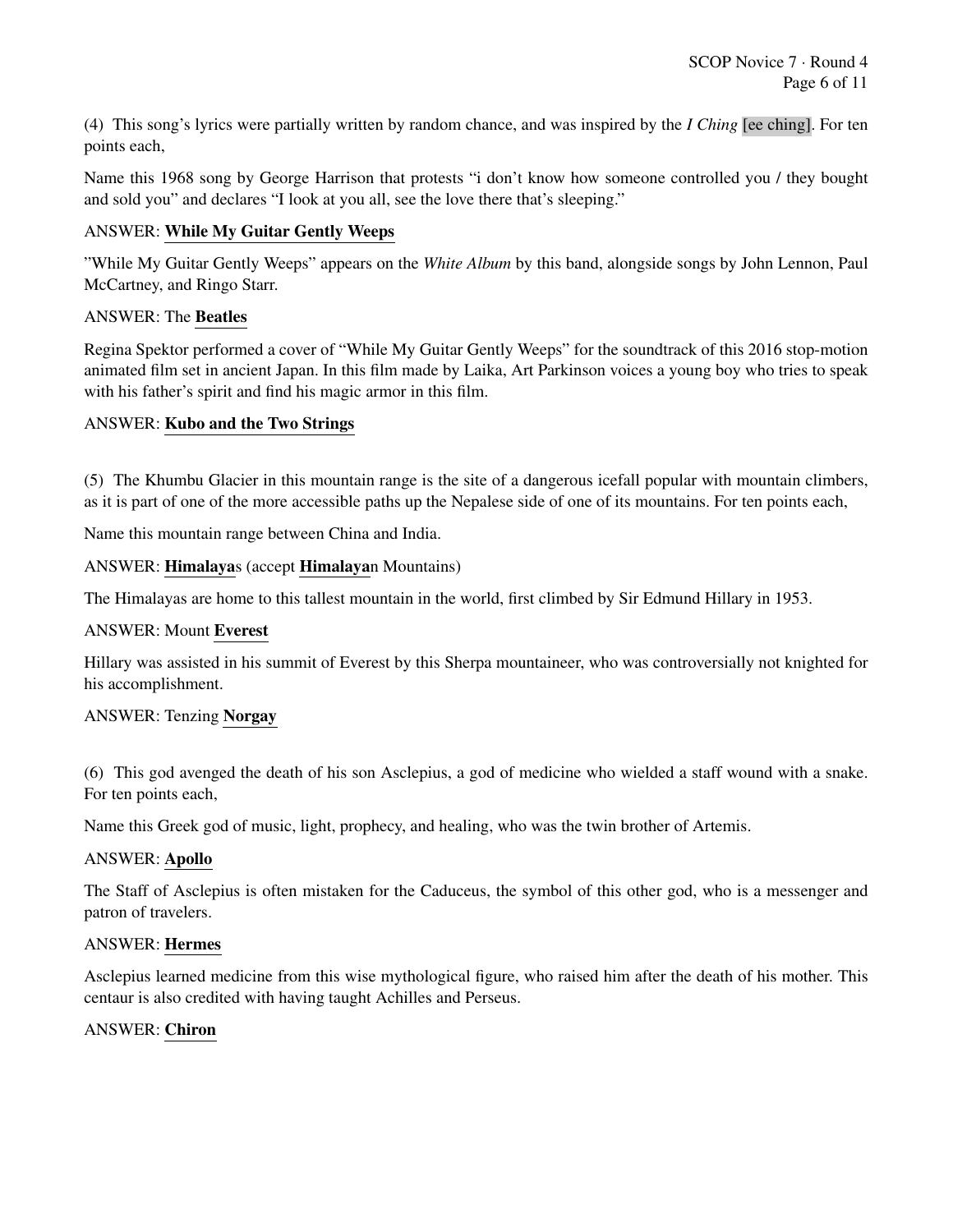(7) For ten points each, give the following about 20th century art.

This Spanish surrealist painted a sphinx with Shirley Temple's head in *Shirley Temple, The Youngest, Most Sacred Monster of Contemporary Cinema*. This artist's *The Persistence of Memory* depicts soft-textured clocks.

# ANSWER: Salvador Dalí

Though the original copy of this painting was made in 1893, Edvard Munch continued making copies and lithographs of it for decades. This painting depicts a swirling red sky above a frightened, anxious figure.

# ANSWER: The Scream (accept Skrik; accept The Cry)

This American "action painter" was a leading abstract expressionist. Late in life, he began numbering, rather than naming, his drip paintings.

#### ANSWER: Jackson Pollock

(8) For ten points each, name the following important ships in early American history.

The first Pilgrims, including William Bradford, arrived in Cape Cod in 1620 aboard this ship.

#### ANSWER: Mayflower

In 1839, slaves aboard this ship overthrew the crew and ordered the ship sailed back to Africa; instead, the crew sailed to New York, leading to an 1841 Supreme Court case in which the slaves were freed.

#### ANSWER: La Amistad

In June 1772, this British anti-smuggler boat ran aground off the coast of Rhode Island and was controversially burned by angry colonists.

#### ANSWER: HMS Gaspee ([gas-pay], but be lenient)

(9) Answer the following about elaborate and extensive fantasy novel series, for ten points each.

This seven-volume fantasy series by J.K. Rowling follows the school life of the title "boy who lived" and his friends Ron and Hermione as they defend the world of wizards and muggles against the evil Lord Voldemort.

#### ANSWER: Harry Potter

Beginning with the novel *A Game of Thrones* and projected to end with *A Dream of Dragons*, this series by George R.R. Martin details political conflict between the seven kingdoms of Westeros using the points of view of almost two dozen characters, including Theon Greyjoy and Sansa Stark.

#### ANSWER: A Song of Ice and Fire (prompt on ASOIAF)

Before his 2015 death, this author wrote over forty volumes of fiction about his *Discworld* universe, in which the failed wizard Rincewind, the witch Granny Weatherwax, and a host of other characters live on a flat world on the back of the great turtle A'Tuin.

ANSWER: Sir Terence David John "Terry" Pratchett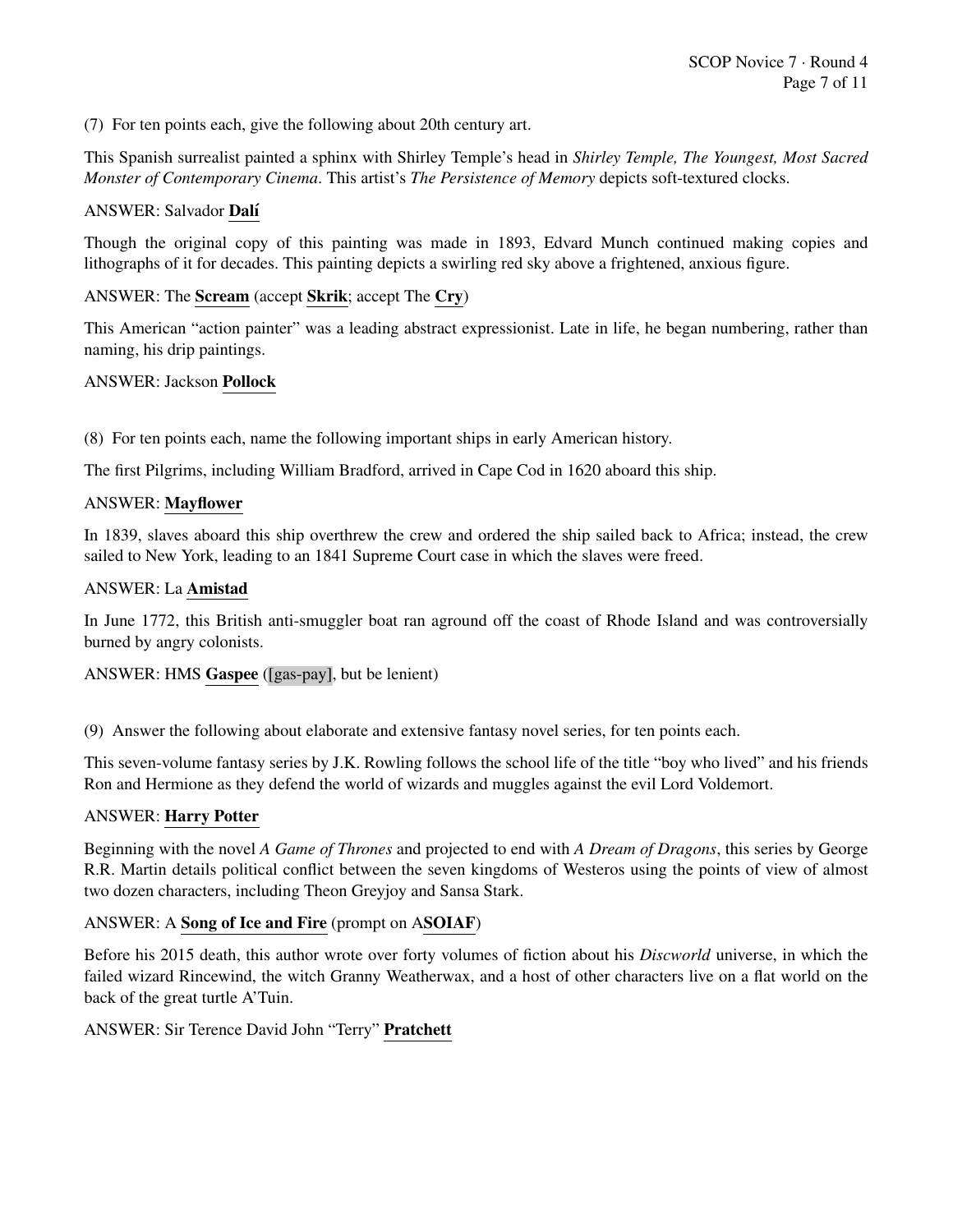(10) These pathogens are surrounded by a protein coat called a capsid. For ten points each,

Name this type of non-living pathogen that take over a host cell to replicate themselves.

#### ANSWER: virus

This type of virus infects bacteria. These pathogens can be used as an antibiotic or genetic engineering vector.

#### ANSWER: bacteriophage

The first discovered virus, studied in the late 19th century, infects this cash crop, giving its leaves a mottled appearance.

ANSWER: tobacco (accept tobacco mosaic (virus))

(11) In 2011, Airbnb co-sponsored a promotion in which, for just \$70,000 per night, you could rent this country. For ten points each,

Name this doubly-landlocked European principality, nestled in the Alps west of Austria, which enjoys one of the highest GDP-per-capita in the world.

#### ANSWER: Liechtenstein

In 2007, this military force accidentally invaded Liechtenstein by wandering a mile off course during a training exercise. Members of this armed force traditionally carry multi-purpose knives made by Victorinox.

ANSWER: Swiss Army (accept descriptions of the army of Switzerland; do not accept Swiss Guard)

Liechtenstein was notoriously late in providing this right to women; Liechtenstein's suffragettes had to wait until 1984 to win this right.

#### ANSWER: right to vote

(12) This family of writers included the author of *Agnes Grey* and *The Tenant of Wildfell Hall*. For ten points each,

Give this surname shared by sisters Anne, Charlotte, and Emily, who wrote a novel in which Edgar Linton marries Catherine Earnshaw against her foster brother's wishes.

#### ANSWER: Brontë

In this only novel by Emily Bronte, Heathcliff gets revenge for the loss of Catherine by corrupting Hareton, who lives with him in the title house.

#### ANSWER: Wuthering Heights

The Bronte sisters all published their works under the names of male authors. Anne was "Acton," Emily was "Ellis," and Charlotte wrote as "Curer," all three of whom had this surname.

#### ANSWER: Bell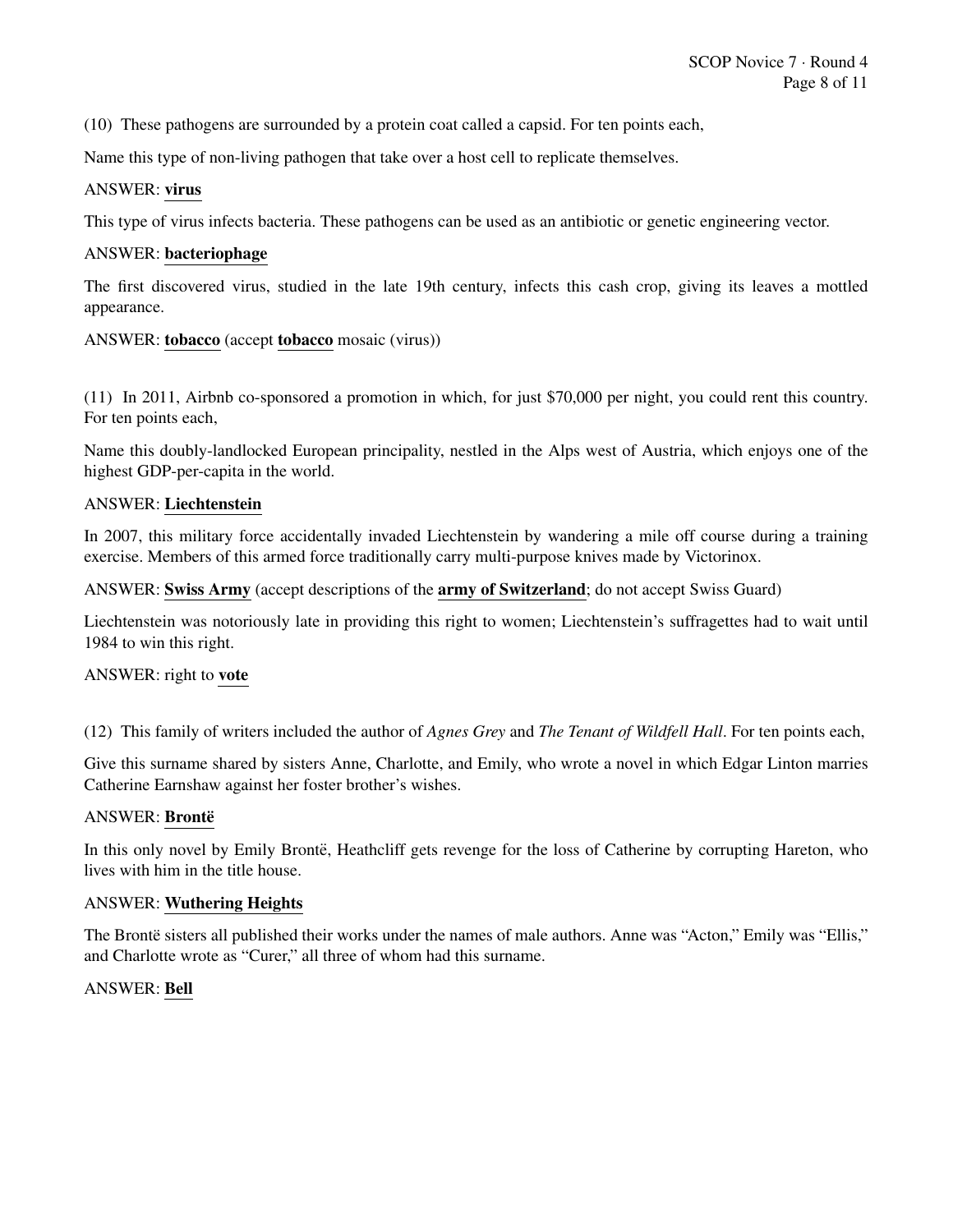(13) These structures may experience phreatic events caused by steam buildup or magmatic events in which gas decompression causes magma to erupt to the surface. For ten points each,

Name these structures that exist at "hotspots" in the Earth's crust, often where two tectonic plates meet.

#### ANSWER: volcanoes

Hundreds of active volcanoes lie in this region around the edge of the Pacific Ocean.

#### ANSWER: Ring of Fire

Certain types of volcanic eruptions can create these dangerous flows of superhot gas and rock debris, which travel down from the volcano.

#### ANSWER: pyroclastic flow

(14) This work's second section, "Of Commonwealth," claims that free speech should be restricted and that separation of powers would gravely damage a state's security and well-being. For ten points each,

Name this 1651 philosophical work by Thomas Hobbes that argues for a social contract between citizens and an absolute sovereign. This work's name is also that of a Biblical sea monster.

ANSWER: Leviathan, or the Matter, Forme, and power of a Commonwealth Ecclesiastical and Civil

*Leviathan* argues that there are three types of commonwealth, and that this type is much, much better than the other two: democracy and aristocracy. In a related story, during his writing of *Leviathan*, Hobbes was a royalist supporter of Charles II.

#### ANSWER: absolute monarchy

*Leviathan's* first section, *Of Man*, notes that the "life of man" is "solitary, poor, nasty, brutish, and short" in the state of Nature, which Hobbes described as this type of war.

# ANSWER: war of all against all (accept bellum omnium contra omnes; accept descriptions of everyone fighting everyone else)

(15) A number of formulas note that "energy is equal to" something, and they are often confused for one another. For ten points each,

According to an equation derived by this German scientist, the energy of a *system* is equal to the mass of the system times the square of the speed of light, or e equals m c squared.

#### ANSWER: Albert Einstein

The energy of a *photon* is equal to the frequency of its wave times this constant, symbolized *h* and named for another German physicist.

#### ANSWER: Planck's constant

This *type* of energy for a moving object is equal to one-half times the mass times the square of the velocity of the object. Note that, if the object is not moving, the equation for this type of energy goes to 0.

#### ANSWER: kinetic energy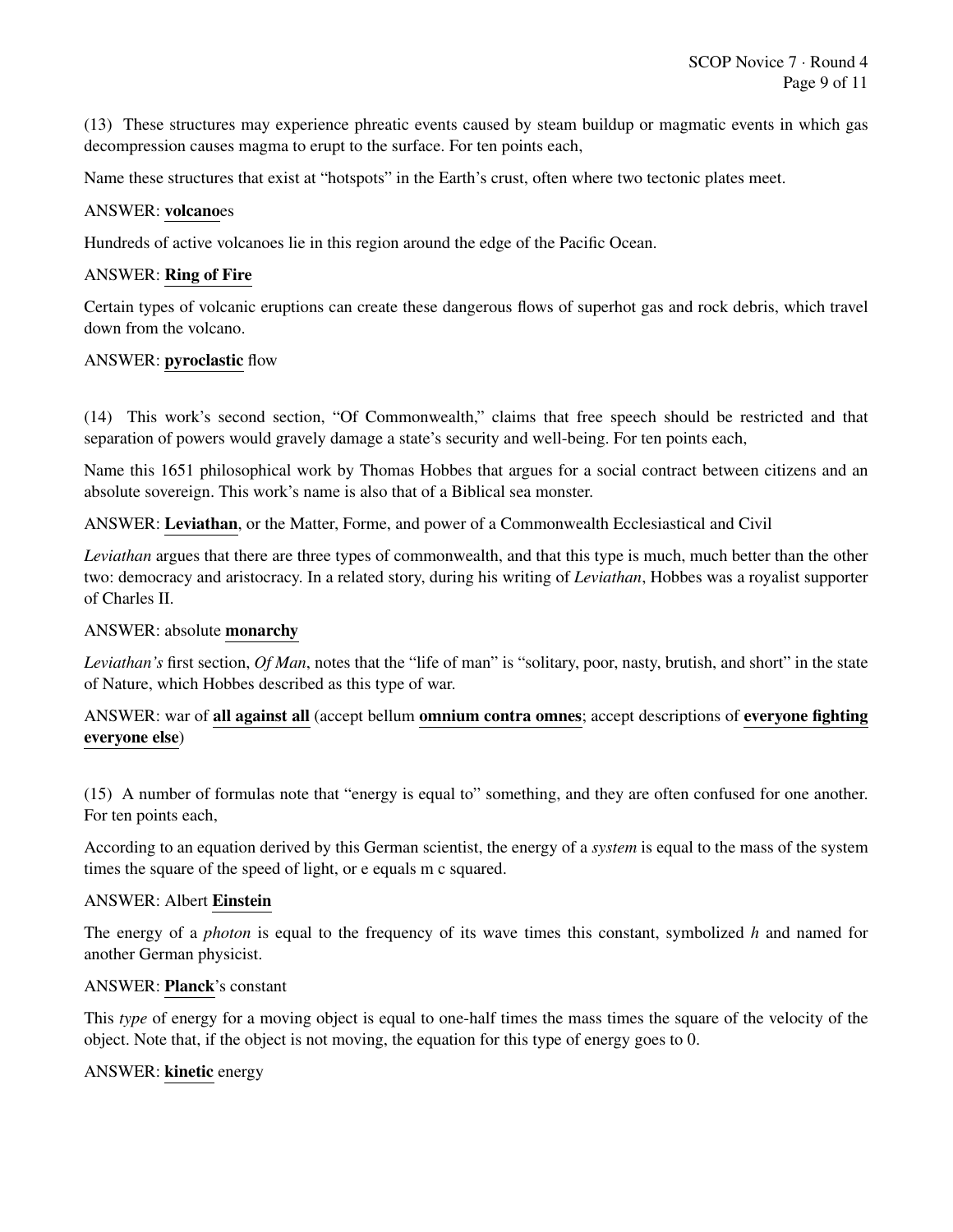(16) A common mathematical question asks to find the shape with the largest area for a given amount of this quantity. For ten points each,

Name this general mathematical term for the distance around a shape. For a square, this quantity is equal to four times the side length.

# ANSWER: perimeter

The analog of perimeter for circles and ellipses is known by this term. For a circle, this quantity is equal to pi times the diameter.

#### ANSWER: circumference

The Koch snowflake, one of these self-similar shapes or images, bounds a finite area yet has an infinite perimeter.

#### ANSWER: fractal

(17) For ten points each, answer the following about music inspired by the stories of E.T.A. Hoffman.

A Hoffman short story about this folk character, who steals the eyes of children who won't sleep, inspired the first act of the opera *The Tales of Hoffman*. In most depictions, this character is far less vicious and simply charms kids to sleep with magic dust.

#### ANSWER: The Sandman (accept Der Sandmann)

*The Tales of Hoffman* was composed by Jacques Offenbach, though only performed posthumously. Offenbach found more fame for a telling of the Orpheus story in which a chorus line performs this "infernal galop," a dance with many high kicks.

#### ANSWER: Can-Can

A Hoffman novella inspired this Tchaikovsky ballet, in which the title toy defeats the Mouse King in Act One and the Sugar Plum Fairy dances in Act Two.

#### ANSWER: The Nutcracker

(18) This author set *A Light in August* and *Absalom, Absalom* in Yoknapatawpha County [YAWK-nah-pah-taw-fah County]. For ten points each,

Name this American author who wrote about the Compson family in *The Sound and the Fury*.

#### ANSWER: William Cuthbert Faulkner

The title of this Faulkner novel refers to the condition of Addie Bundren. In this novel, Addie's family carries her corpse to be buried in Jefferson, the seat of Yoknapatawpha County.

#### ANSWER: As I Lay Dying

Yoknapatawpha County is a fictional location in this southern state, whose real-life capital is Jackson.

#### ANSWER: Mississippi